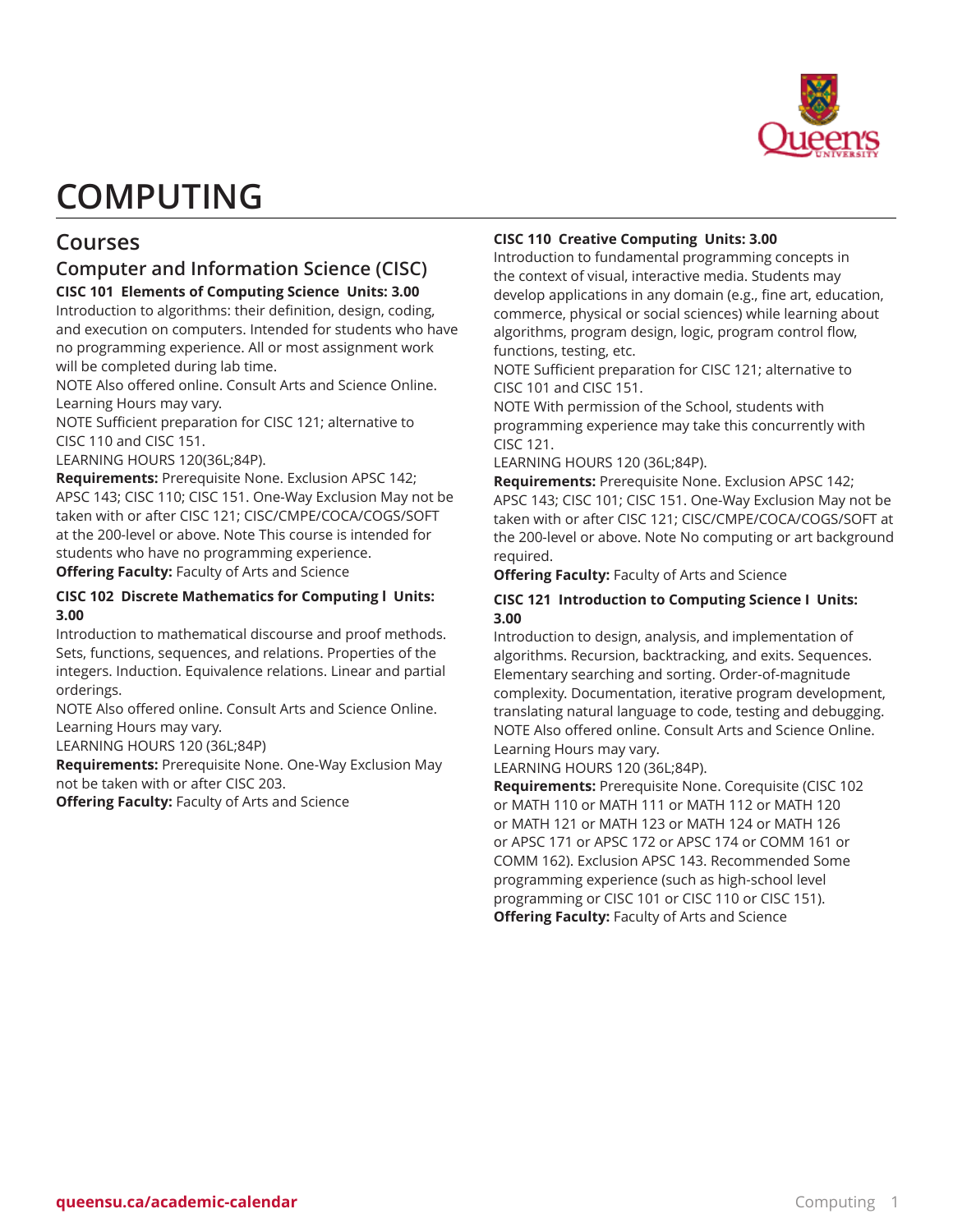

## **CISC 124 Introduction to Computing Science II Units: 3.00**

Introduction to object-oriented design, architecture, and programming. Use of packages, class libraries, and interfaces. Encapsulation and representational abstraction. Inheritance. Polymorphic programming. Exception handling. Iterators. Introduction to a class design notation. Numerical computation. Applications in various areas.

LEARNING HOURS 120 (36L;24Lb;60P)

**Requirements:** Prerequisite A minimum grade of a C- (obtained in any term) or a 'Pass' (obtained in Winter 2020) in CISC 121. Corequisite (CISC 102 or MATH 110 or MATH 111 or MATH 112 or MATH 120 or MATH 121 or MATH 123 or MATH 124 or MATH 126 or APSC 171 or APSC 172 or APSC 174 or COMM 161 or COMM 162).

**Offering Faculty:** Faculty of Arts and Science

## **CISC 151 Elements of Computing with Data Analytics Units: 3.00**

Introduction to algorithms: their definition, design, coding, and execution on computers, with applications drawn from data analytics, including simple prediction and clustering. Intended for students who have no programming experience. All or most assignment work will be completed during lab time.

NOTE Sufficient preparation for CISC 121; alternative to CISC 101 and CISC 110.

LEARNING HOURS 120 (36L;84P).

**Requirements:** Prerequisite None. Exclusion APSC 142; APSC 143; CISC 101; CISC 110. One-Way Exclusion May not be taken with or after CISC 121; CISC/CMPE/COCA/COGS/SOFT at the 200-level or above.

**Offering Faculty:** Faculty of Arts and Science

## **CISC 181 Digital Societies Units: 3.00**

This introductory course provides a broad overview and ethical implications of technological topics and trends in the digital world such as the Internet of Things (IoT), Social Networks, Security and Privacy, Data Analytics, and Artificial Intelligence (AI). No programming experience is required. LEARNING HOURS 120 (36L;84P)

**Requirements:** Prerequisite None. Equivalency CISC P81. **Offering Faculty:** Faculty of Arts and Science

## **CISC 203 Discrete Mathematics for Computing II Units: 3.00**

Proof methods. Combinatorics: permutations and combinations, discrete probability, recurrence relations. Graphs and trees. Boolean and abstract algebra. LEARNING HOURS 120 (36L;84P)

**Requirements:** Prerequisite Level 2 or above and a minimum grade of a C- (obtained in any term) or a 'Pass' (obtained in Winter 2020) in (CISC 121 and [CISC 102 or MATH 110]). **Offering Faculty:** Faculty of Arts and Science

## **CISC 204 Logic for Computing Science Units: 3.00**

Elements of mathematical logic with computing applications. Formal proof systems for propositional and predicate logic. Interpretations, validity, and satisfiability. Introduction to soundness, completeness and decidability. LEARNING HOURS 120 (36L;84P)

**Requirements:** Prerequisite Level 2 or above and a minimum grade of a C- (obtained in any term) or a 'Pass' (obtained in Winter 2020) in (CISC 121 and [CISC 102 or MATH 110]). **Offering Faculty:** Faculty of Arts and Science

**CISC 220 System Level Programming Units: 3.00**

Basic concepts of Unix-like systems. Shells and scripting. System-level programming in the C language. Software development tools and techniques. LEARNING HOURS 120 (36L;84P)

**Requirements:** Prerequisite Level 2 or above and a minimum grade of a C- (obtained in any term) or a 'Pass' (obtained in Winter 2020) in CISC 121. Corequisite CISC 124. **Offering Faculty:** Faculty of Arts and Science

## **CISC 221 Computer Architecture Units: 3.00**

The descriptive levels of computer architecture. Instructionset architectures. Assembly Language. Data representation. Support for operating-system management and high-level languages. Input/output and interrupts. Designing for performance. Digital Logic.

LEARNING HOURS 120 (12L;24G;84P) RECOMMENDATION CISC 220/3.0.

**Requirements:** Prerequisite Level 2 or above and a minimum grade of a C- (obtained in any term) or a 'Pass' (obtained in Winter 2020) in CISC 124. Recommended CISC 220. **Offering Faculty:** Faculty of Arts and Science

## **CISC 223 Software Specifications Units: 3.00**

Introduction to techniques for specifying the behaviour of software, with applications of these techniques to design, verification and construction of software. Logic-based techniques such as loop invariants and class invariants. Automata and grammar-based techniques, with applications to scanners, parsers, user-interface dialogs and embedded systems. Computability issues in software specifications. LEARNING HOURS 120 (36L;84P)

**Requirements:** Prerequisite Level 2 or above and a minimum grade of a C- (obtained in any term) or a 'Pass' (obtained in Winter 2020) in (CISC 124 and CISC 204).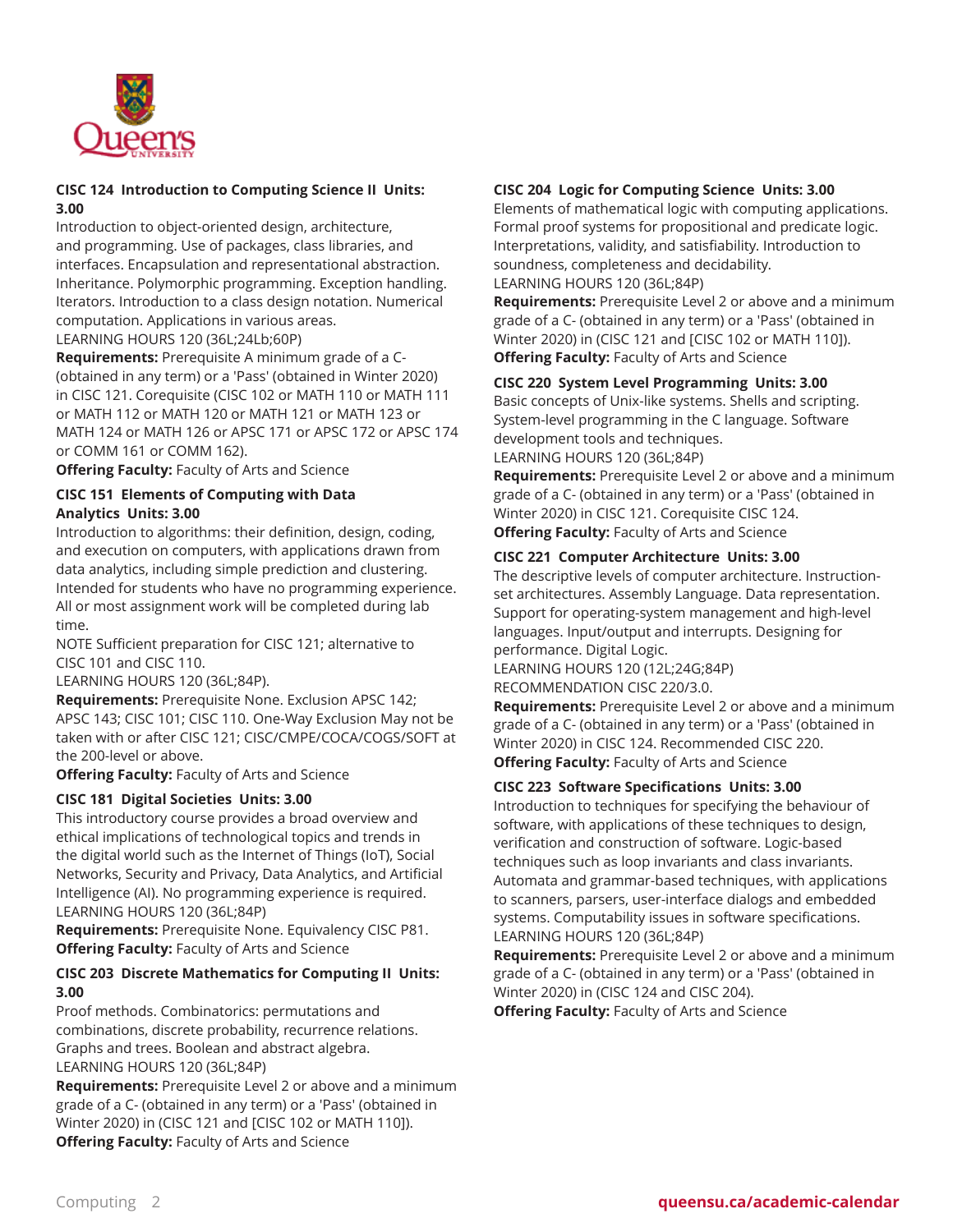

#### **CISC 226 Game Design Units: 3.00**

An introduction to techniques for designing elementary computer games. Topics will include game development tools and processes, principles of game design, game prototyping and game evaluation.

LEARNING HOURS 120 (36L;60G;24P)

**Requirements:** Prerequisite Level 2 or above and a minimum grade of a C- (obtained in any term) or a 'Pass' (obtained in Winter 2020) in CISC 124.

**Offering Faculty:** Faculty of Arts and Science

#### **CISC 235 Data Structures Units: 3.00**

Design and implementation of advanced data structures and related algorithms, including correctness and complexity analysis.

LEARNING HOURS 120 (36L;84P)

**Requirements:** Prerequisite Level 2 or above and a minimum grade of a C- (obtained in any term) or a 'Pass' (obtained in Winter 2020) in (CISC 124 and CISC 203).

**Offering Faculty:** Faculty of Arts and Science

#### **CISC 251 Data Analytics Units: 3.00**

Introduction to data analytics; data preparation; assessing performance; prediction methods such as decision trees, random forests, support vector machines, neural networks and rules; ensemble methods such as bagging and boosting; clustering techniques such as expectation-maximization, matrix decompositions, and bi-clustering; attribute selection. LEARNING HOURS 120 (36L;24Lb;60P).

**Requirements:** Prerequisite A cumulative GPA of a 1.70 or higher. Exclusion CISC 333; CMPE 333. Recommended Experience with problem solving in any discipline. **Offering Faculty:** Faculty of Arts and Science

#### **CISC 271 Linear Data Analysis Units: 3.00**

Elements of linear algebra for data analysis, including: solution of linear equations; vector spaces; matrix decompositions; principal components analysis; linear regression; hyperplane classification of vectorial data. LEARNING HOURS 120 (36L;84P)

**Requirements:** Prerequisite Level 2 or above and a minimum grade of a C- (obtained in any term) or a 'Pass' (obtained in Winter 2020) in {[CISC 101 or CISC 110 or CISC 151 or CISC 121] and [MATH 110 or MATH 111 or MATH 112] and [MATH 120 or MATH 121 or (MATH 123 and MATH 124) or MATH 126]}. Exclusion MATH 272.

**Offering Faculty:** Faculty of Arts and Science

#### **CISC 282 Fundamentals of Web Development Units: 3.00**

This course surveys current best practices for implementing attractive, usable, secure and maintainable web applications. Other issues considered include: accessibility, platform and browser independence, licensing of intellectual property, scalability, user privacy, and using web technologies in mobile development.

#### LEARNING HOURS 120 (36L;48O;36P)

**Requirements:** Prerequisite Level 2 or above and a minimum grade of a C- (obtained in any term) or a 'Pass' (obtained in Winter 2020) in CISC 124. Equivalency CISC P82.

**Course Equivalencies:** cisc282; ciscP82

**Offering Faculty:** Faculty of Arts and Science

#### **CISC 320 Fundamentals of Software Development Units: 3.00**

Introduction to management of small and medium-scale software projects. Advanced programming methodology using the programming language C++. Includes a significant programming project.

LEARNING HOURS 120 (36L;24T;24G;36P)

**Requirements:** ASC Students: Prerequisite Registration in a School of Computing Plan a C- (any term) or a 'Pass' (Winter 2020) in CISC 235. Exclusion None. FEAS Students: Prerequisite Registration in a BASc program (ELEC 276 or ELEC 278). Exclusion CISC 322.

**Offering Faculty:** Faculty of Arts and Science

#### **CISC 322 Software Architecture Units: 3.00**

Abstractions and patterns of interactions and relationships among modules. Design recovery; relationship of architecture to requirements and testing.

LEARNING HOURS 120 (36L;24T;36G;24P)

**Requirements:** Prerequisite Registration in a School of Computing Plan and a minimum grade of a C- (obtained in any term) or a 'Pass' (obtained in Winter 2020) in (CISC 223 and CISC 235). Exclusion CISC 326.

**Offering Faculty:** Faculty of Arts and Science

## **CISC 324 Operating Systems Units: 3.00**

Layered operating systems for conventional shared memory computers: concurrent processes. Synchronization and communication. Concurrent algorithms. Scheduling. Deadlock. Memory management. Protection. File systems. Device management. Typical layers. LEARNING HOURS 120 (36L;84P)

**Requirements:** Prerequisite Registration in a School of Computing Plan and a minimum grade of a C- (obtained in any term) or a 'Pass' (obtained in Winter 2020) in (CISC 221 and CISC 235).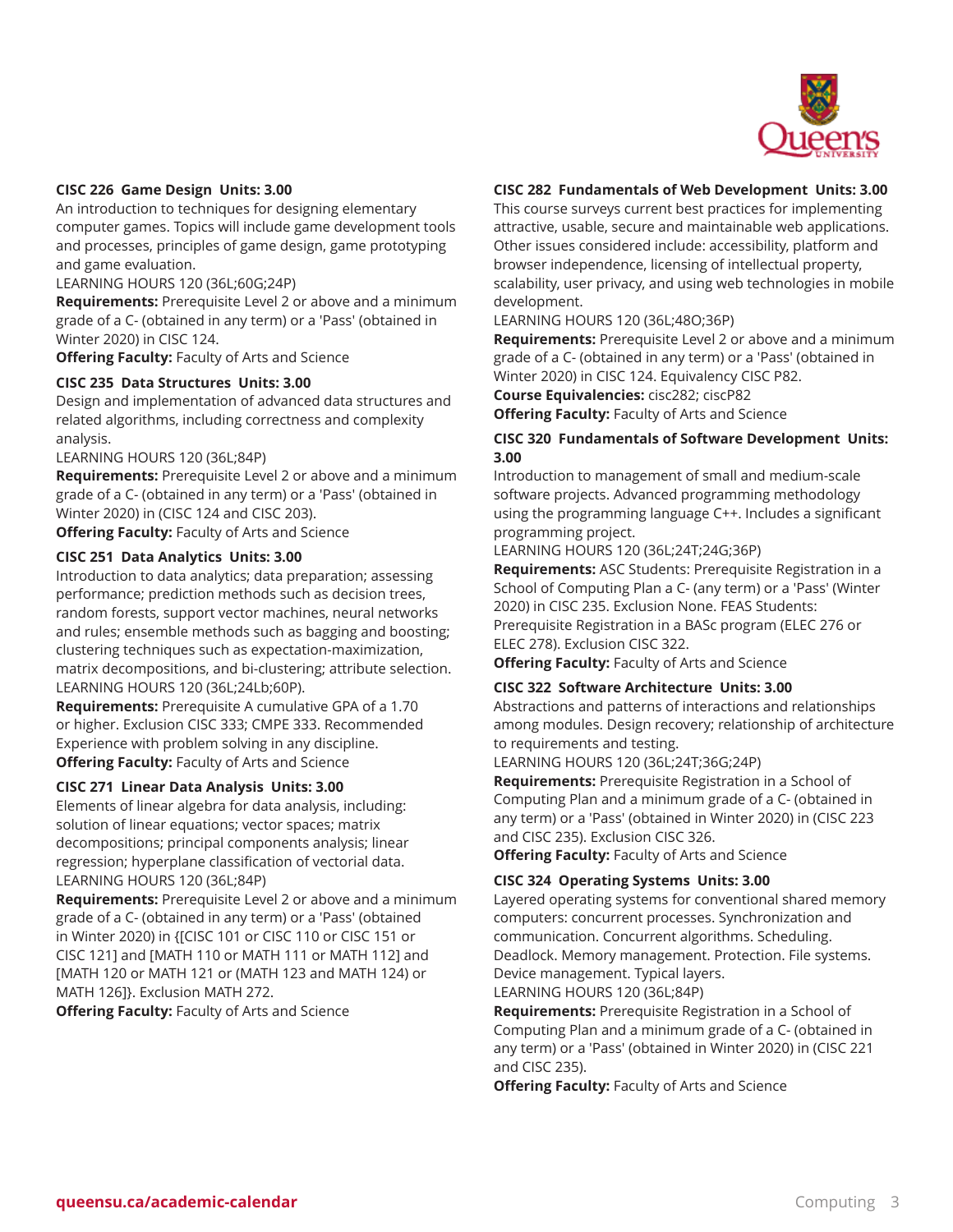

## **CISC 325 Human-Computer Interaction Units: 3.00**

Developing usable software requires that human factors be considered throughout the design and development process. This course introduces a series of techniques for development and evaluating usable software, and shows how these techniques can be integrated into a process for software development.

LEARNING HOURS 120 (36L;84P)

**Requirements:** Prerequisite C- (or P in Winter 2020) in (CISC124 and CISC235) and registration in a School of Computing Plan. Exclusion SOFT325

**Offering Faculty:** Faculty of Arts and Science

## **CISC 326 Game Architecture Units: 3.00**

An introduction to software architectural design through the application domain of game development. Abstractions and patterns of interactions and relationships among modules. Design recovery. Relationship to requirements and testing LEARNING HOURS 120 (36L;24T;24G;36P).

**Requirements:** Prerequisite Registration in a School of Computing Plan and a minimum grade of a C- (obtained in any term) or a 'Pass' (obtained in Winter 2020) in (CISC 223 and CISC 235). Exclusion CISC 322. Recommended CISC 226. **Offering Faculty:** Faculty of Arts and Science

## **CISC 327 Software Quality Assurance Units: 3.00**

Validation of software throughout the life cycle. Comparative effectiveness in defect removal of formal methods (proofs of correctness), inspection (walkthroughs and reviews), and testing (unit, integration, and system testing; white box versus black box).

#### LEARNING HOURS 120 (36L;84G)

**Requirements:** Prerequisite C- (or P in Winter 2020) in (CISC 220 and CISC 124) and registration in a School of Computing Plan. Exclusion SOFT 327

**Offering Faculty:** Faculty of Arts and Science

## **CISC 330 Computer-Integrated Surgery Units: 3.00**

Concepts of computer-integrated surgery systems and underlying techniques such as medical-image computing, robotics, and virtual reality, learned through real-life applications and problems. Techniques learned in class will be applied in a hands-on surgery session where students perform minimally invasive surgery with virtual-reality navigation tools.

LEARNING HOURS 120 (36L;84P)

**Requirements:** Prerequisite Registration in a School of Computing Plan and a minimum grade of a C- (obtained in any term) or a 'Pass' (obtained in Winter 2020) in (CISC 121 and CISC 271). Exclusion COMP 329; COMP 230. Equivalency COMP 230.

**Course Equivalencies:** CISC330; COMP230 **Offering Faculty:** Faculty of Arts and Science

## **CISC 332 Database Management Systems Units: 3.00**

Data models: relational, entity-relationship. Relational query languages: relational algebra and SQL. Relational database design. Application interfaces and embedded SQL. Storage and indexing.

LEARNING HOURS 120 (36L;84P)

**Requirements:** Prerequisite Level 2 or above and registration in a School of Computing Plan and a minimum grade of a C- (obtained in any term) or a 'Pass' (obtained in Winter 2020) in (CISC 102 and CISC 124). Exclusion COMM 392. **Offering Faculty:** Faculty of Arts and Science

## **CISC 335 Computer Networks Units: 3.00**

Fundamental concepts in the design and implementation of computer communication networks, protocols, and applications. Overview of network architectures; applications; network programming interfaces (e.g., sockets); transport; congestion; routing and data link protocols; addressing; local area networks; wireless networks, mobility management; security.

LEARNING HOURS 120 (36L;84P).

**Requirements:** Prerequisite Registration in a School of Computing Plan and a C- (obtained in any term) or a 'Pass' (obtained in Winter 2020) in CISC 324. **Offering Faculty:** Faculty of Arts and Science

## **CISC 340 Digital Systems Units: 3.00**

Combinational circuits; sequential circuits; digital systems design; micro-programming; bus structures; data communications; interface design; microprocessor systems. LEARNING HOURS 120 (12L;24G;84P)

**Requirements:** ASC Students: Prerequisite Registration in a School of Computing Plan and a minimum grade of a C- (obtained in any term) or a 'Pass' (obtained in Winter 2020) in CISC 221. Exclusion None. FEAS Students: Exclusion ELEC 272; ELEC 373.

**Offering Faculty:** Faculty of Arts and Science

# **CISC 351 Advanced Data Analytics Units: 3.00**

Design and implementation of complex analytics techniques; predictive algorithms at scale; deep learning; clustering at scale; advanced matrix decompositions, analytics in the Web, collaborative filtering; social network analysis; applications in specialized domains.

LEARNING HOURS 120 (36I;36Lb;84P)

**Requirements:** Prerequisite A minimum grade of a C- (obtained in any term) or a 'Pass' (obtained in Winter 2020) in CISC 251 and a minimum grade of a C- (obtained in any term) or a 'Pass' (obtained in Winter 2020) in (3 units in STAT or 3 units from STAT\_Options). Exclusion CISC 371; CISC 372. **Offering Faculty:** Faculty of Arts and Science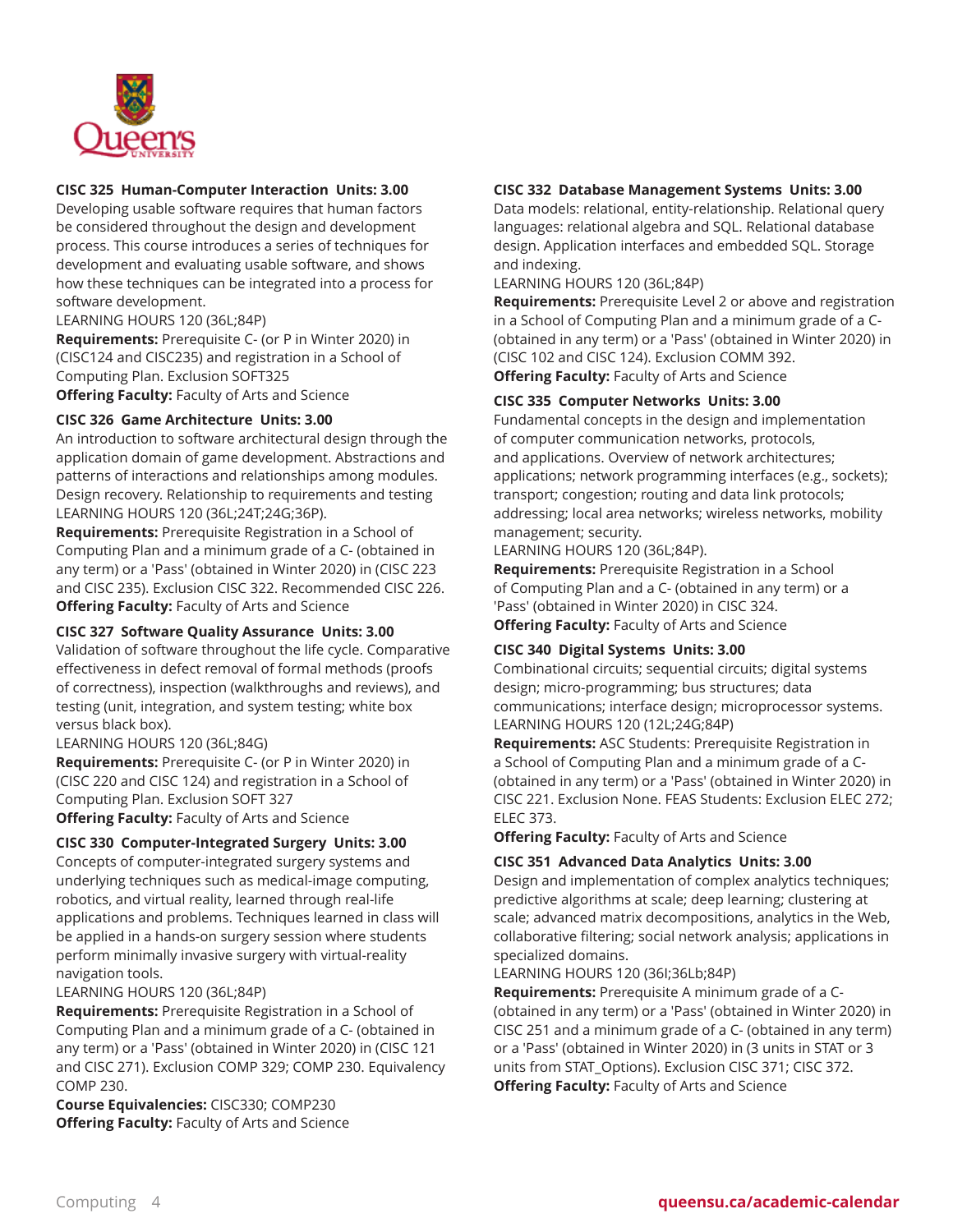

#### **CISC 352 Artificial Intelligence Units: 3.00**

An introduction to the basic principles and tools of artificial intelligence. Problem solving methods and knowledge representation techniques.

LEARNING HOURS 120 (36L;84P)

RECOMMENDATION CISC 360/3.0 or CISC 260/3.0.

**Requirements:** Prerequisite Registration in a School of Computing Plan and a minimum grade of a C- (obtained in any term) or a 'Pass' (obtained in Winter 2020) in CISC 235. Recommended CISC 360 or CISC 260.

**Offering Faculty:** Faculty of Arts and Science

## **CISC 360 Programming Paradigms Units: 3.00**

Review of imperatives programming features. Introduction to other widely used programming paradigms. Functional programming languages, such as LISP and Haskell. Higher order functions, lazy evaluation, abstract and recursive types, structural induction, symbolic expressions. Logic programming languages, such as PROLOG. Operational interpretation of predicates and terms, proof search, unification, backtracking. Typical applications. LEARNING HOURS 120 (36L;84P) EQUIVALENCY CISC 260/3.0.

**Requirements:** Prerequisite Registration in a School of Computing Plan and a minimum grade of a C- (obtained in any term) or a 'Pass' (obtained in Winter 2020) in (CISC 124 and CISC 204). Equivalency CISC 260.

**Offering Faculty:** Faculty of Arts and Science

#### **CISC 365 Algorithms I Units: 3.00**

Principles of design, analysis and implementation of efficient algorithms. Case studies from a variety of areas illustrate divide and conquer methods, the greedy approach, branch and bound algorithms and dynamic programming. LEARNING HOURS 120 (36L;84P)

**Requirements:** Prerequisite Registration in a School of Computing Plan and a minimum grade of a C- (obtained in any term) or a 'Pass' (obtained in Winter 2020) in (CISC 203 and CISC 204 and CISC 235).

**Offering Faculty:** Faculty of Arts and Science

#### **CISC 371 Nonlinear Data Analysis Units: 3.00**

Methods for nonlinear data analysis, particularly using numerical optimization. Applications may include: unconstrained data optimization; linear equality constraints; constrained data regression; constrained data classification; evaluating the effectiveness of analysis methods. LEARNING HOURS 120 (36L;84P)

**Requirements:** Prerequisite Registration in a School of Computing Plan and a minimum grade of a C- (obtained in any term) or a 'Pass' (obtained in Winter 2020) in (CISC 271 and [STAT 263 or STAT\_Options]). Exclusion CISC 351. **Offering Faculty:** Faculty of Arts and Science

#### **CISC 372 Advanced Data Analytics Units: 3.00**

Inductive modelling of data, especially counting models; ensemble approaches to modelling; maximum likelihood and density-based approaches to clustering, visualization. Applications to non-numeric datasets such as natural language, social networks, Internet search, recommender systems. Introduction to deep learning. Ethics of data analytics.

#### LEARNING HOURS 120 (36L;84P)

**Requirements:** Prerequisite Registration in a School of Computing Plan and a minimum grade of a C- (obtained in any term) or a 'Pass' (obtained in Winter 2020) in (CISC 271 and [3.0 units in STAT or STAT Options]).

**Offering Faculty:** Faculty of Arts and Science

## **CISC 422 Formal Methods in Software Engineering Units: 3.00**

Mathematical methods for describing software behaviour and structure. Topics include (but are not limited to) the following: Requirements specification. Module specification: axiomatic, algebraic, and trace specifications. Abstract models. Verification. Specification-based validation. LEARNING HOURS 120 (36L;84P)

**Requirements:** Prerequisite Registration in a School of Computing Plan and a minimum grade of a C- (obtained in any term) or a 'Pass' (obtained in Winter 2020) in CISC 223. **Offering Faculty:** Faculty of Arts and Science

#### **CISC 423 Software Requirements Units: 3.00**

An integrated approach to discovering and documenting software requirements. Identification of stakeholders; customer, operator, analyst, and developer perspectives. Requirements elicitation. Transition from initial (informal) requirements to semi-formal and formal representations. Requirements analysis process; analysis patterns. Requirements specification techniques. Relation to architecture and user interface design; traceability of requirements.

LEARNING HOURS 120 (36L;84P)

**Requirements:** Prerequisite Registration in a School of Computing Plan and a minimum grade of a C- (obtained in any term) or a 'Pass' (obtained in Winter 2020) in (CISC 223 and CISC 235). Corequisite (CISC 325 and [CISC 322 or CISC 326]).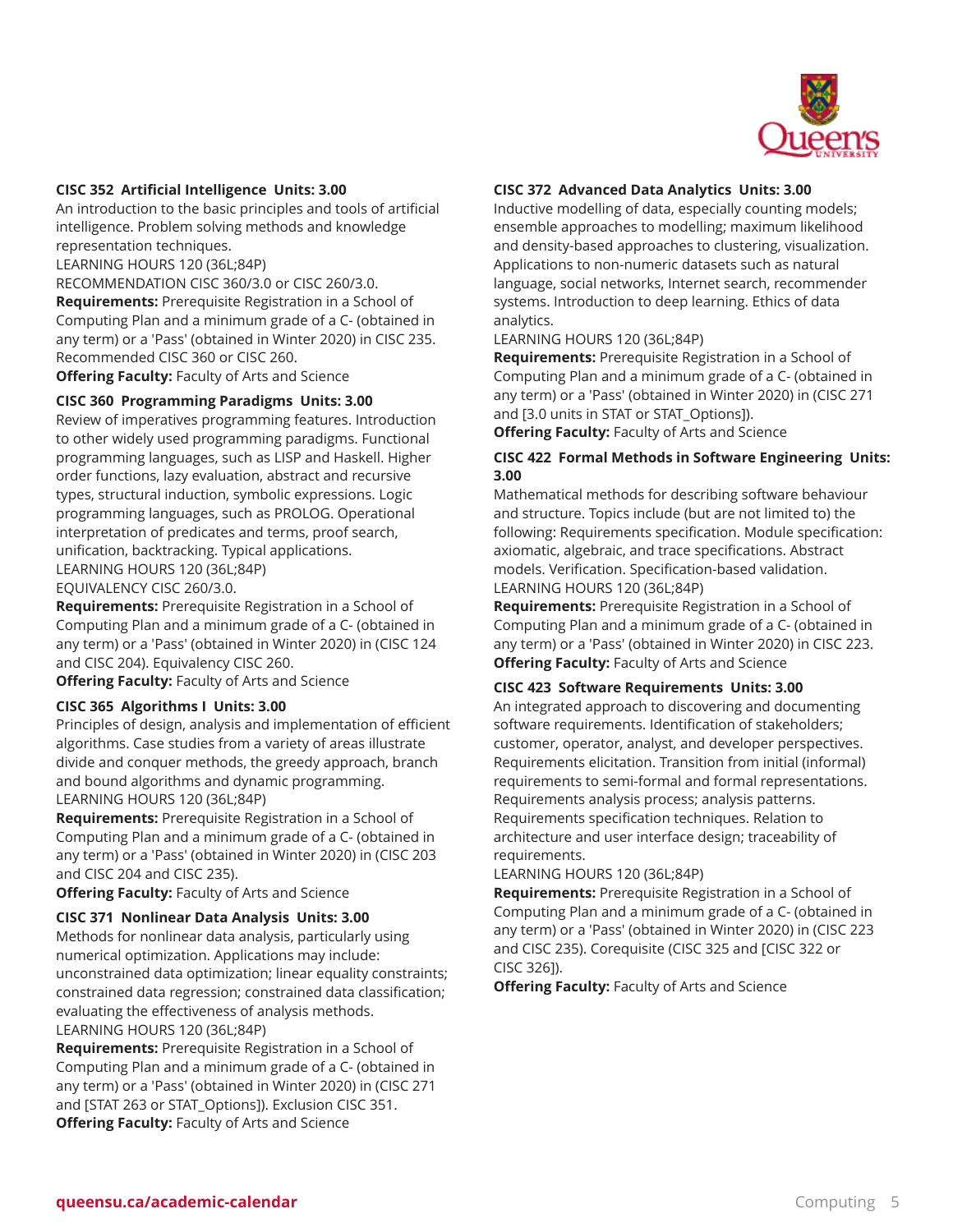

## **CISC 425 Advanced User Interface Design Units: 3.00**

Advanced user-interface styles such as eye-tracking input, digital desks, wearable computing, ubiquitous and contextaware computing, and tangible interfaces.

LEARNING HOURS 120 (36L;84P)

**Requirements:** Prerequisite Registration in a School of Computing Plan and a minimum grade of a C- (obtained in any term) or a 'Pass' (obtained in Winter 2020) in CISC 325 or permission of the School.

**Offering Faculty:** Faculty of Arts and Science

#### **CISC 426 Real-Time Systems Units: 3.00**

Design and implementation of real-time embedded applications. Specifying timing properties: formal and semiformal methods; soft real-time versus hard real-time. Design notations; language constructs. Real-time operating systems. Abstract device interfaces.

**Requirements:** Prerequisite Registration in a School of Computing Plan and a minimum grade of a C- (obtained in any term) or a 'Pass' (obtained in Winter 2020) in (CISC 324 and CISC 327).

**Offering Faculty:** Faculty of Arts and Science

## **CISC 432 Advanced Data Management Systems Units: 3.00**

Storage and representation of "big data", which are large, complex, structured or unstructured data sets. Provenance, curation, integration, indexing and querying of data. LEARNING HOURS 120 (36L;84P).

**Requirements:** Prerequisite Registration in a School of Computing Plan and a minimum grade of a C- (obtained in any term) or a 'Pass' (obtained in Winter 2020) in (CISC 235 and CISC 332).

**Offering Faculty:** Faculty of Arts and Science

#### **CISC 434 Distributed Systems Units: 3.00**

Distributed systems goals, characteristics, and architectures. Processes: models, inter-process communication and coordination. Name services. Consistency and replication. Fault tolerance: design for reliable communication and recovery. Security. Development paradigms based on data types: object, file, and web-based systems. LEARNING HOURS 120 (36L;84P)

**Requirements:** Prerequisite Registration in a School of Computing Plan and a minimum grade of a C- (obtained in any term) or a 'Pass' (obtained in Winter 2020) in CISC 324. **Offering Faculty:** Faculty of Arts and Science

## **CISC 437 Performance Analysis Units: 3.00**

Analytic and empirical evaluation of the performance of software systems. Performance modeling. Experimental design and statistical techniques for empirical performance analysis.

LEARNING HOURS 120 (36L;84P)

**Requirements:** Prerequisite Registration in a School of Computing Plan and a minimum grade of a C- (obtained in any term) or a 'Pass' (obtained in Winter 2020) in (CISC 324 and CISC 327).

**Offering Faculty:** Faculty of Arts and Science

#### **CISC 447 Introduction to Cybersecurity Units: 3.00**

An introduction to cybersecurity covering a wide range of vulnerabilities, attacks, and defense mechanisms in individual computers, networks, the Internet and the Web and applications that use them, and storage and computational clouds. The human side of cybersecurity, and the legal and ethical constraints on both attack and defense. LEARNING HOURS 120(36L;84P)

**Requirements:** Prerequisite CISC 324 and CISC 335. Exclusion CISC 490 (Topic Title: Computer Security).

**Offering Faculty:** Faculty of Arts and Science

#### **CISC 448 Software Reliability and Security Units: 3.00**

Software dependability and other related concepts, software process models and methods for reliable software. Software reliability engineering process, software fault tolerance and run-time monitoring. Software security engineering process, secure software design, program security vulnerabilities and software security testing

LEARNING HOURS 120(36L;84P)

**Requirements:** Prerequisite CISC 327 or CMPE 327. **Offering Faculty:** Faculty of Arts and Science

#### **CISC 451 Topics in Data Analytics Units: 3.00**

Content will vary from year to year; typical areas covered may include: tools for large scale data analytics (Hadoop, Spark), data analytics in the cloud, properties of large scale social networks, applications of data analytics in security. LEARNING HOURS 120 (36I;36Lb;48P)

**Requirements:** Prerequisite A minimum grade of a C- (obtained in any term) or a 'Pass' (obtained in Winter 2020) in (CISC 333 or CISC 351 or CISC 372).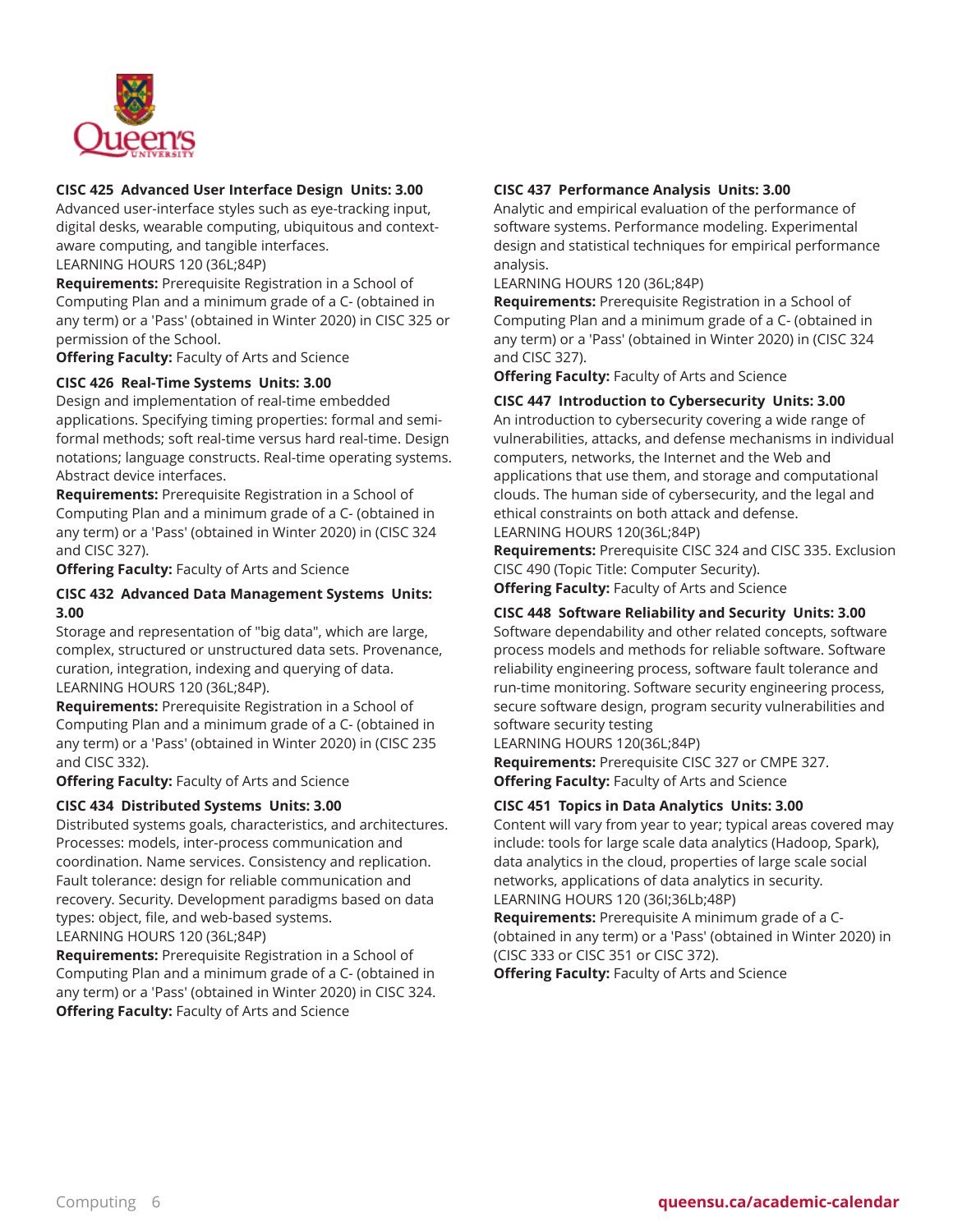

#### **CISC 452 Neural and Genetic Computing Units: 3.00**

Introduction to neural and genetic computing. Topics include associative memory systems, neural optimization strategies, supervised and unsupervised classification networks, genetic algorithms, genetic and evolutionary programming. Applications are examined, and the relation to biologic systems is discussed.

LEARNING HOURS 120 (36L;84P)

**Requirements:** Prerequisite Registration in a School of Computing Plan and a minimum grade of a C- (obtained in any term) or a 'Pass' (obtained in Winter 2020) in CISC 235. Exclusion COGS 400.

**Offering Faculty:** Faculty of Arts and Science

**CISC 453 Topics in Artificial Intelligence Units: 3.00**

Investigation of selected areas of artificial intelligence research. Possible topics include natural language understanding, computational perception, planning, learning, and neurocomputing.

LEARNING HOURS 120 (36L;84P)

**Requirements:** Prerequisite Registration in a School of Computing Plan and a minimum grade of a C- (obtained in any term) or a 'Pass' (obtained in Winter 2020) in CISC 352. **Offering Faculty:** Faculty of Arts and Science

#### **CISC 454 Graphics (A) Units: 3.00**

Introduction to computer graphics, including a review of current hardware; modelling and transformations in two and three dimensions; visual realism: perspective, hidden surface elimination, and shading; colour models; applications in several fields. James Stewart.

#### LEARNING HOURS 120 (36L;84P)

**Requirements:** Prerequisite Level 3 or above and registration in a School of Computing Plan and a minimum grade of a C- (obtained in any term) or a 'Pass' (obtained in Winter 2020) in (CISC 235 and [MATH 110 or MATH 111 or MATH 112]). **Offering Faculty:** Faculty of Arts and Science

## **CISC 455 Evolutionary Optimization and Learning Units: 3.00**

Building, applying and studying algorithms based on the Darwinian principles of natural evolution. A creative approach to AI able to create novel solutions. Genetic algorithms, evolution strategies, and genetic programming. Application to optimization and learning problems.

LEARNING HOURS 120 (36L;84P).

**Requirements:** Prerequisite Registration in a School of Computing Plan and a minimum grade of a C- (obtained in any term) or a 'Pass' (obtained in Winter 2020) in (CISC 365 and STAT 263).

**Offering Faculty:** Faculty of Arts and Science

#### **CISC 457 Image Processing and Computer Units: 3.00**

Introduction to fundamental concepts and applications in image processing and computer vision. Topics include image acquisition, convolution, Discrete Fourier Transform, image enhancement, edge detection, segmentation, image registration, human contrast perception, colour perception and reproduction, stereo vision.

LEARNING HOURS 120 (36L;84P)

**Requirements:** Prerequisite Registration in a School of Computing Plan and a minimum grade of a C- (obtained in any term) or a 'Pass' (obtained in Winter 2020) in ([MATH 110 or MATH 111 or MATH 112] and [MATH 120 or MATH 121 or MATH 123 or MATH 124 or MATH 126] and CISC 124). **Offering Faculty:** Faculty of Arts and Science

## **CISC 458 Programming Language Processors (S) Units: 3.00**

Introduction to the systematic construction of a compiler: grammars and languages, scanners, top-down and bottomup parsing, runtime organization, symbol tables, internal representations; Polish notation, syntax trees, semantic routines, storage allocation, code generation, interpreters. LEARNING HOURS 120 (36L;36Lb;48G)

**Requirements:** Prerequisite Registration in a School of Computing Plan and a minimum grade of a C- (obtained in any term) or a 'Pass' (obtained in Winter 2020) in (CISC 121 and CISC 221 and CISC 223).

**Offering Faculty:** Faculty of Arts and Science

#### **CISC 462 Computability and Complexity Units: 3.00**

Turing machines and other models of computability such as µ-recursive functions and random-access machines. Undecidability. Recursive and recursively enumerable sets. Church-Turing thesis. Resource-bounded complexity. Complexity comparisons among computational models. Reductions. Complete problems for complexity classes. LEARNING HOURS 120 (36L;84P)

RECOMMENDATION CISC 365/3.0.

**Requirements:** Prerequisite Registration in a School of Computing Plan and a minimum grade of a C- (obtained in any term) or a 'Pass' (obtained in Winter 2020) in CISC 223. Recommended CISC 365.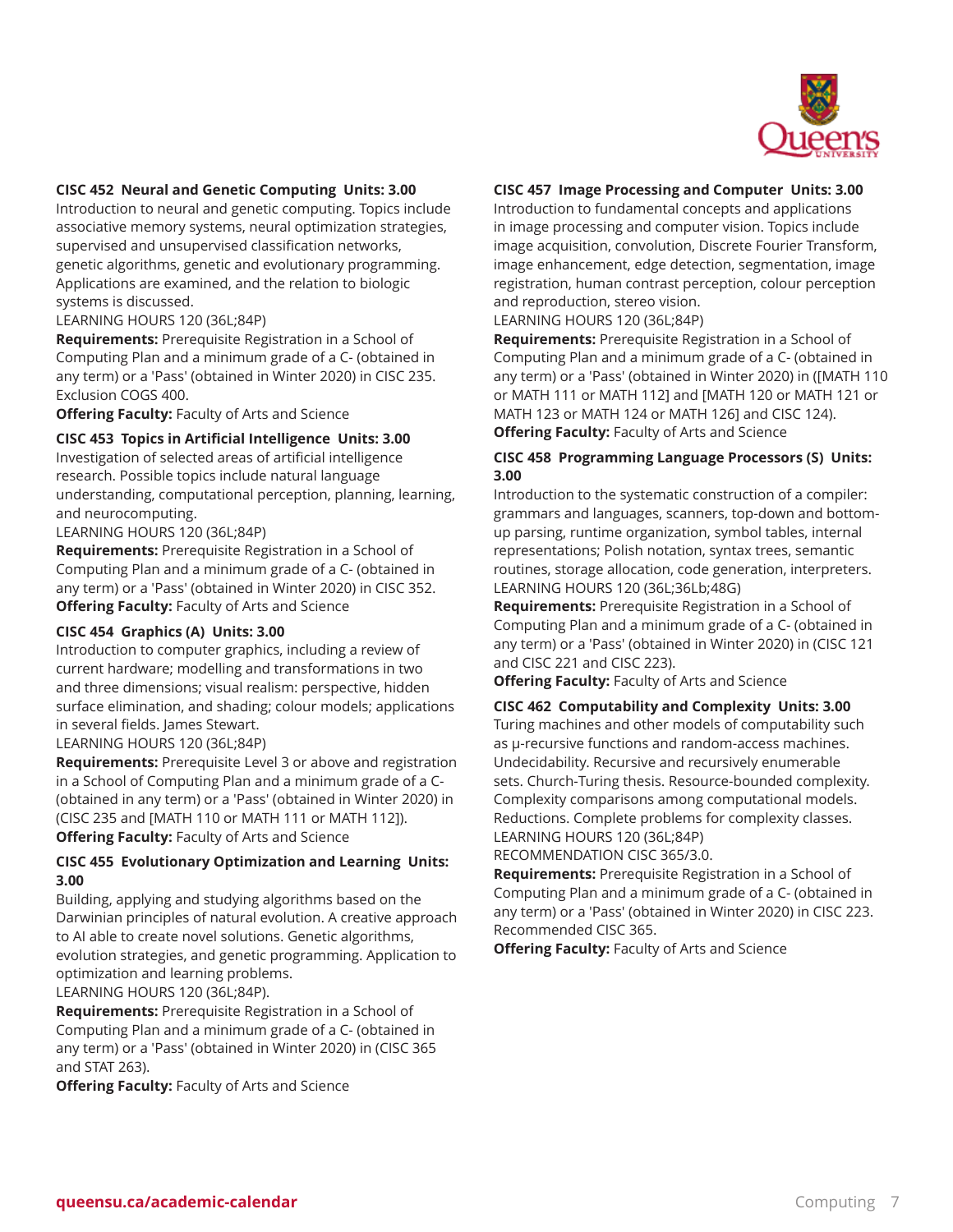

## **CISC 465 Semantics of Programming Languages Units: 3.00**

Specifying syntax and semantics; operational and denotational semantics. Lambda calculi, type systems and logical foundations. Meta-theoretic properties. Semantics of imperative languages.

LEARNING HOURS 120 (36L;84P)

**Requirements:** Prerequisite Registration in a School of Computing Plan and a minimum grade of a C- (obtained in any term) or a 'Pass' (obtained in Winter 2020) in (CISC 204 and CISC 223 and [CISC 360 or CISC 260]).

**Offering Faculty:** Faculty of Arts and Science

## **CISC 466 Algorithms II Units: 3.00**

A continuation of CISC 365/3.0. Lower bound theory. Averagecase analysis of algorithms. Approximation algorithms. Probabilistic algorithms. Parallel algorithms. LEARNING HOURS 120 (36L;84P)

**Requirements:** Prerequisite Registration in a School of Computing Plan and a minimum grade of a C- (obtained in any term) or a 'Pass' (obtained in Winter 2020) in CISC 365. **Offering Faculty:** Faculty of Arts and Science

## **CISC 467 Fuzzy Logic Units: 3.00**

History of fuzzy theory; fundamental concepts of fuzzy theory: sets, relations, and logic operators. Approximate reasoning, fuzzy inference, possibility theory. Separation from probability. Fuzzy control systems. Fuzzy pattern recognition. Advanced topics may include fuzzy expert systems, financial systems, graph theory, optimization.

LEARNING HOURS 120 (36L;84P)

**Requirements:** Prerequisite Level 4 or above and registration in a BCMP or COCA Plan and a minimum grade of a C- (obtained in any term) or a 'Pass' (obtained in Winter 2020) in CISC 204.

**Offering Faculty:** Faculty of Arts and Science

#### **CISC 468 Cryptography Units: 3.00**

Fundamentals of cryptographic algorithms: secure pseudorandom number generators, hash functions, symmetric-key cryptography (stream ciphers, block ciphers); public-key cryptography (encryption and decryption, digital signatures, key agreement). Applications of cryptography to secure communication protocols and systems. LEARNING HOURS 120 (36L;84P).

**Requirements:** Prerequisite Registration in a School of Computing Plan and a minimum grade of a C- (obtained in any term) or a 'Pass' (obtained in Winter 2020) in (CISC 235 and CISC 335).

**Offering Faculty:** Faculty of Arts and Science

## **CISC 471 Computational Biology Units: 3.00**

Advanced computational approaches to the problems in molecular biology. Techniques and algorithms for sequence analysis and alignment; molecular databases; protein structure prediction and molecular data mining. LEARNING HOURS 120 (36L;84P).

**Requirements:** Prerequisite Registration in a School of Computing Plan and a minimum grade of a C- (obtained in any term) or a 'Pass' (obtained in Winter 2020) in (CISC 352 and CISC 365).

**Offering Faculty:** Faculty of Arts and Science

## **CISC 472 Medical Informatics Units: 3.00**

Current topics in the application of information technology to medical image computing and its use in image-guided medical interventions.

LEARNING HOURS 120 (36L;84P)

**Requirements:** Prerequisite Registration in a School of Computing Plan and a minimum grade of a C- (obtained in any term) or a 'Pass' (obtained in Winter 2020) in CISC 330. **Offering Faculty:** Faculty of Arts and Science

## **CISC 473 Deep Learning Units: 3.00**

Design of deep neural networks based on leading-edge algorithms such as Restricted Boltzmann Machines, Recurrent Neural Networks, Convolutional Neural Networks, Long-Short Term Machines. Autoencoding as a clustering technique. Applications to prediction problems in natural language and images.

LEARNING HOURS 120 (36L;84P)

**Requirements:** Prerequisite Registration in a School of Computing Plan and a minimum grade of a C- (obtained in any term) or a 'Pass' (obtained in Winter 2020) in (CISC 371 or [CISC 271 and CISC 352]).

**Offering Faculty:** Faculty of Arts and Science

#### **CISC 474 Reinforcement Learning Units: 3.00**

Formal and heuristic approaches to problem-solving, planning, knowledge representation and reasoning, Markov decision processes, dynamic programming, temporaldifference learning, Monte Carlo learning, function approximation, integration of learning and planning. Implementing simple examples of logical reasoning, clustering or classification.

LEARNING HOURS 120 (36L;12G;72P)

**Requirements:** Prerequisite Registration in a School of Computing Plan and a minimum grade of a C- (obtained in any term) or a 'Pass' (obtained in Winter 2020) in CISC 352. **Offering Faculty:** Faculty of Arts and Science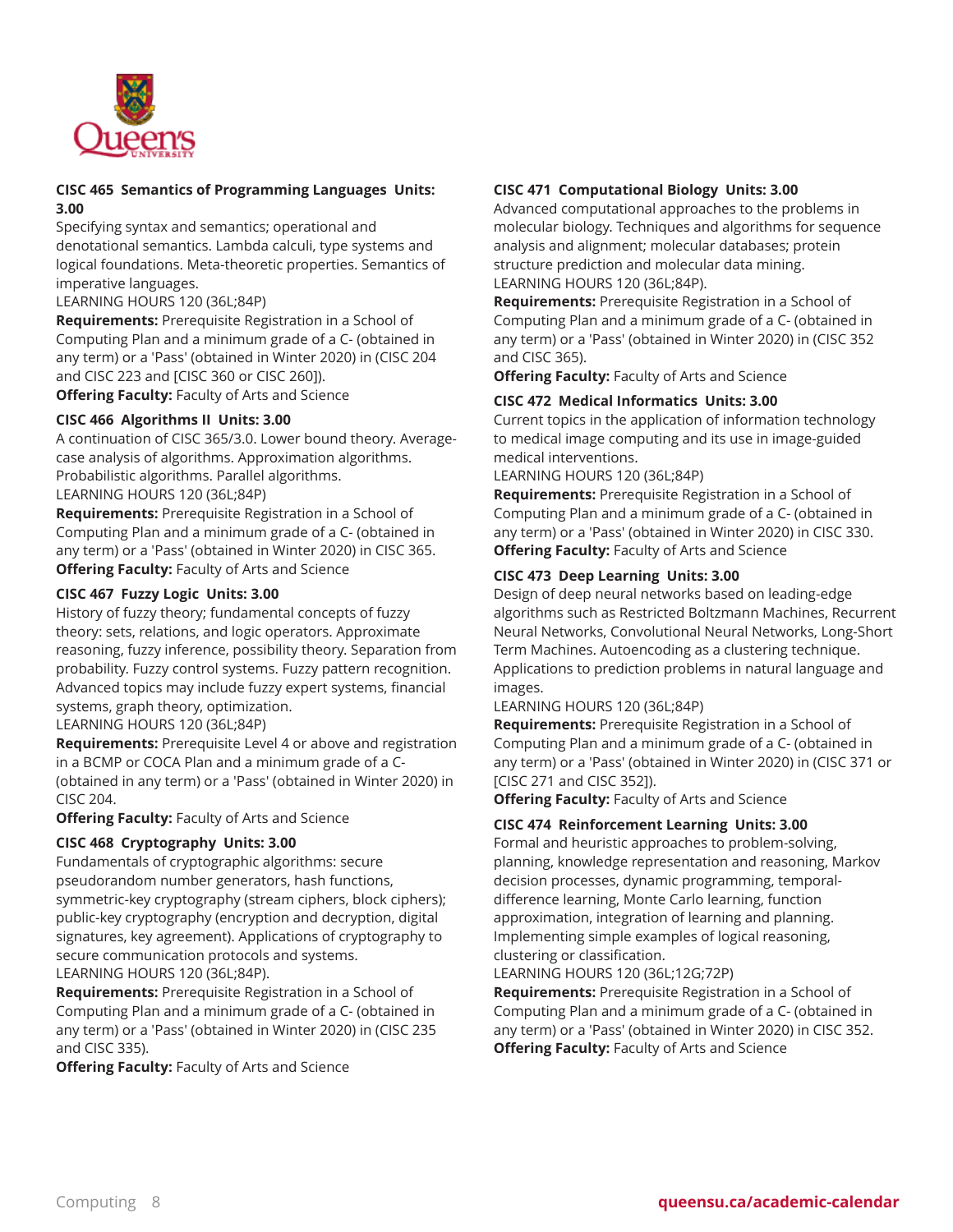

#### **CISC 486 Game Development Units: 3.00**

An introduction to 'engines' used in networked 3-dimensional games. Topics include game-engine architecture and components providing 3-dimensional rendering, physics simulation, sound, artificial intelligence and networking services.

#### LEARNING HOURS 120 (36L;15G;69P)

**Requirements:** Prerequisite Registration in a School of Computing Plan and a minimum grade of a C- (obtained in any term) or a 'Pass' (obtained in Winter 2020) in (CISC 226 and [CISC 322 or CISC 326] and CISC 324 and [MATH 110 or MATH 111 or MATH 112]).

**Offering Faculty:** Faculty of Arts and Science

#### **CISC 490 Topics in Computing Science I Units: 3.00**

Content varies. Not offered every year. NOTE Learning Hours will vary.

**Requirements:** Prerequisite Registration in a School of Computing Plan and permission of the instructor. **Offering Faculty:** Faculty of Arts and Science

#### **CISC 491 Topics in Computing Science II Units: 3.00**

Content varies. Not offered every year. NOTE Learning Hours will vary.

**Requirements:** Prerequisite Registration in a School of Computing Plan and permission of the instructor. **Offering Faculty:** Faculty of Arts and Science

#### **CISC 492 Topics in Computing III Units: 3.00**

Content varies. Not offered every year. NOTE Learning Hours will vary.

**Requirements:** Prerequisite Registration in a School of Computing Plan and permission of the instructor. **Offering Faculty:** Faculty of Arts and Science

#### **CISC 496 Game Development Project Units: 3.00**

Team-based project involving the development of a game using modern tools and software engineering techniques. LEARNING HOURS 129 (9L;120G)

**Requirements:** Prerequisite: Registration in a Computing honours plan and (C- in CISC 486) and 30 units in CISC/SOFT/ COGS/COCA and 2.6 GPA in all of CISC/SOFT/COGS/COCA Exclusion CISC 496; CISC 498; CISC 499; COGS 499; CISC 500. **Offering Faculty:** Faculty of Arts and Science

#### **CISC 497 Social, Ethical and Legal Issues in Computing Units: 3.00**

A wide range of topics of current importance in computing, including technical issues, professional questions, and moral and ethical decisions. Students make presentations, deliver papers, and engage in discussion.

LEARNING HOURS 120 (12L;24S;84P)

**Requirements:** Prerequisite Level 4 or above and registration in a COMP Major or Specialization Plan and a cumulative GPA of 1.90 and a (GPA of 2.60 in CISC; COCA; COGS; SOFT) and (30.0 units of CISC; COCA; COGS; SOFT) and a minimum grade of a C- (obtained in any term) or a 'Pass' (obtained in Winter 2020) in (CISC 352 or CISC 365).

**Offering Faculty:** Faculty of Arts and Science

#### **CISC 498 Information Technology Project Units: 6.00**

Topic selected under the supervision of a faculty member. Emphasis is on the application of software engineering techniques to the development of a substantial software system. Group work, oral presentation, participation in design and code review meetings, and delivery of complete software specification and design are required.

LEARNING HOURS 258 (18S;240G)

**Requirements:** Prerequisite Level 4 or above and registration in a SODE Specialization Plan and a cumulative GPA of 1.90 and a (GPA of 2.60 in CISC; COCA; COGS; SOFT) and (30.0 units in CISC; COCA; COGS; SOFT) and (a minimum grade of a C- (obtained in any term) or a 'Pass' (obtained in Winter 2020) in [CISC 322 or CISC 326] and [CISC 325 or CISC 327]). Exclusion CISC 496; CISC 499.

**Offering Faculty:** Faculty of Arts and Science

#### **CISC 499 Advanced Undergraduate Project Units: 3.00**

Topic selected under the supervision of a faculty member. Emphasis may be on the development of a large program, or on more theoretical issues. Independent research, an oral presentation, and a written report are required. LEARNING HOURS 120 (120P)

**Requirements:** Prerequisite Level 4 or above and registration in a COMP Major or BMCO or COMA or CSCI Specialization Plan and a cumulative GPA of 1.90 and a (GPA of 2.60 in CISC; COCA; COGS; SOFT) and (30.0 units in CISC; COCA; COGS; SOFT) and a minimum grade of a C- (obtained in any term) or a 'Pass' (obtained in Winter 2020) in CISC 365. Exclusion CISC 496; CISC 498; COGS 499; CISC 500.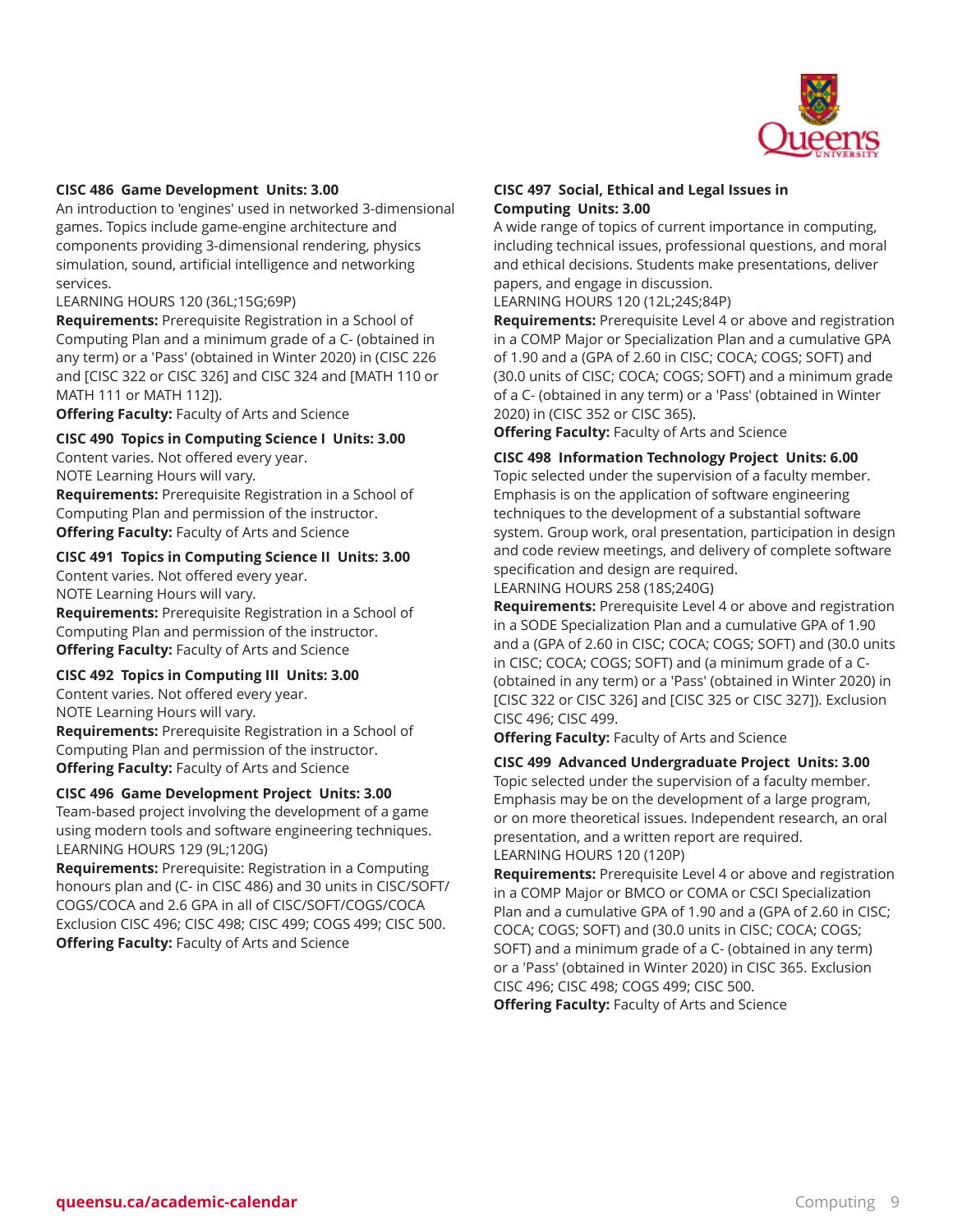

## **CISC 500 Undergraduate Thesis Units: 6.00**

Individual research project under the supervision of a School of Computing faculty member. Evaluation is based on an oral presentation and a written thesis. It is the responsibility of the student to make a research proposal and secure a supervisor prior to enrolling in the course.

LEARNING HOURS 240 (24I;216P)

**Requirements:** Prerequisite Permission of the School and a minimum cumulative GPA of 3.50 or higher and level 4 or above and registration in a COMP Major or BMCO, COGS, COMA, CSCI, or SODE Specialization Plan. Exclusion CISC 496; CISC 499; COGS 499.

**Offering Faculty:** Faculty of Arts and Science

**CISC 594 Independent Study Units: 3.00 Offering Faculty:** Faculty of Arts and Science

**CISC 595 Independent Study Units: 6.00 Offering Faculty:** Faculty of Arts and Science

**CISC 596 Independent Study Units: 12.00 Offering Faculty:** Faculty of Arts and Science

# **Computing and the Creative Arts (COCA)**

## **COCA 201 Introduction to Computing and the Creative Arts Units: 3.00**

A multidisciplinary studio-oriented overview of computerbased applications in Art, Music, Drama and Film. History of human-computer interaction. Critical and philosophical issues. Animation. Virtual reality. Computer-aided design. Computer games. Enrollment is limited. LEARNING HOURS 120 (36L;84P).

**Requirements:** Prerequisite Level 2 or above and a minimum grade of a C- (obtained in any term) or a 'Pass' (obtained in Winter 2020) in 6.0 units in (ARTF or ARTH or DRAM or FILM or MUSC at the 100-level). Corequisite (CISC 101 or CISC 110 or CISC 121 or CISC 151 or APSC 142 or APSC 143) or permission of the School.

**Offering Faculty:** Faculty of Arts and Science

# **Cognitive Science (COGS)**

#### **COGS 100 Introduction to Cognitive Science Units: 3.00**

A multidisciplinary approach to the study of the mind combining approached from philosophy, psychology, linguistics, neuroscience, anthropology, and artificial intelligence. Logic, rules, concepts, and other mental representations used to generate thought and behaviour. Implementation of computational and cognitive models of mental processes.

NOTE Also offered online. Consult Arts and Science Online. Learning Hours may vary.

LEARNING HOURS 120 (36L;84P)

**Requirements:** Prerequisite None.

**Offering Faculty:** Faculty of Arts and Science

## **COGS 201 Cognition and Computation Units: 3.00**

Introduction to the computational aspects of the mind. Implementation of computer programs for reasoning, decision making, and problem solving to understand these mental processes. Information theory and behaviourism; computational models of cognition, perception and memory processes demonstrating modeling approaches, and cognitive architectures.

LEARNING HOURS 120 (36L;84P)

**Requirements:** Prerequisite Level 2 or above and a minimum grade of a C- (obtained in any term) or a 'Pass' (obtained in Winter 2020) in (COGS 100 or PSYC 100). Exclusion COGS 200; PSYC 220.

**Offering Faculty:** Faculty of Arts and Science

**COGS 300 Programming Cognitive Models Units: 3.00** Importance and challenges of building cognitive models; steps of model building, programming simple models using computational and statistical techniques and tools such as Matlab. Recent models from research publications. LEARNING HOURS 120 (36L;84P)

**Requirements:** Prerequisite A minimum grade of a C- (obtained in any term) or a 'Pass' (obtained in Winter 2020) in ([COGS 201 or PSYC 221] and [PSYC 202 or STAT\_Options]). **Offering Faculty:** Faculty of Arts and Science

## **COGS 400 Neural and Genetic Cognitive Models Units: 3.00**

Artificial Neural Networks (ANN) and Genetic Algorithms (GA) for problem solving and prediction tasks such as classification, clustering, optimization and data reduction and modeling human cognition, with application to real world problems. Ongoing research in this area in various application domains.

LEARNING HOURS 120 (36L;84P)

**Requirements:** Prerequisite Registration in a COGS Plan and a minimum grade of a C- (obtained in any term) or a 'Pass' (obtained in Winter 2020) in (CISC 235 or ELEC 278). Exclusion CISC 452; CMPE 452.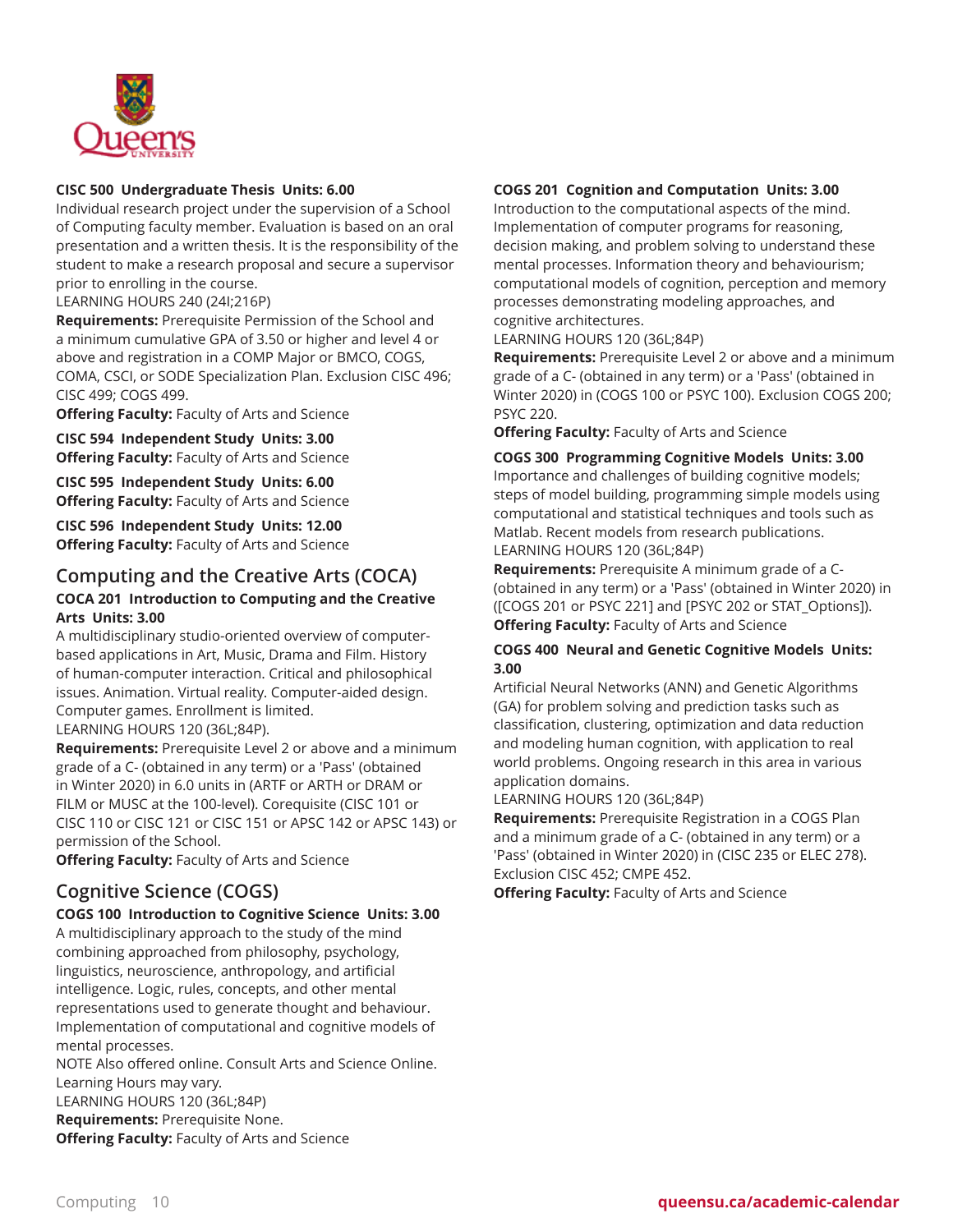

#### **COGS 499 Advanced Undergraduate Project Units: 3.00**

Topic selected under the supervision of a member of one of the faculties of CISC, LING, PHIL, PSYC. Emphasis may be on experimental, theoretical, or computer implementation topics. Independent research, an oral presentation, and a written report are required.

LEARNING HOURS 120 (24S;12I;84P)

**Requirements:** Prerequisite Level 4 or above and registration in a COGS Specialization Plan and a cumulative GPA of 1.90 or higher and a (GPA of 2.60 in CISC; COCA; COGS; SOFT) and (30.0 units in CISC; COCA; COGS; SOFT) and a minimum grade of a C- (obtained in any term) or a 'Pass' (obtained in Winter 2020) in (CISC 352 or CISC 365). Exclusion CISC 499; CISC 500.

**Offering Faculty:** Faculty of Arts and Science

**COGS 594 Independent Study Units: 3.00 Offering Faculty:** Faculty of Arts and Science

## **Computing (COMP)**

#### **COMP 329 Introduction to Computer-Integrated Surgery Units: 3.00**

An introduction to concepts and novel technologies used in computer-integrated surgery, including image based navigation, medical robotics and virtual reality. Concepts and techniques learned in class will be applied in a hands-on surgery session where students perform minimally invasive surgery with virtual-reality navigation tools.

NOTE MATH P06/3.0 or one Mathematics 4U level courses is required.

NOTE Not available for credit towards a BCMP/BCMPH program. Computing students should take CISC 330/3.0. LEARNING HOURS 120 (36L;84P)

**Requirements:** Prerequisite Level 2 or above. Exclusion CISC 330; COMP 230. Note Not available for credit towards a BCMP/BCMPH program. Computing students should take CISC 330.

**Offering Faculty:** Faculty of Arts and Science

#### **COMP 390 Computing Internship I Units: 6.00**

A Computing Internship involves spending twelve to sixteen months in a paid internship position in the private or public sectors. Students in a 12-month internship register in COMP 390/6.0 and either COMP 391/3.0 or COMP 392/3.0, or all of COMP 393/3.0, COMP 391/3.0 and COMP 392/3.0. Students in a 16-month internship register in COMP 390/6.0, COMP 391/3.0 and COMP 392/3.0. The Internship Coordinator must be satisfied that the work carried out has educational merit. Successful completion of the course requires submission of a satisfactory report on the experience within thirty days of completion of the work period. The Internship Coordinator is responsible for evaluating the report. The QUIP program includes prior workshops on interviewing, resumé preparation and work performance. Career Services manages the non-academic aspects of the program.

**Requirements:** Prerequisite A cumulative GPA of 1.90 or higher and level 2 or above and registration in a Bachelor of Computing Internship Plan (BMCO-I-BCH or COGS-I-BCH or COMA-I-BCH or COMP-I-BCH or CSCI-I-BCH or SODE-I-BCH). **Offering Faculty:** Faculty of Arts and Science

#### **COMP 391 Computing Internship II Units: 3.00**

A Computing Internship involves spending twelve to sixteen months in a paid internship position in the private or public sectors. Students in a 12-month internship register in COMP 390/6.0 and either COMP 391/3.0 or COMP 392/3.0, or all of COMP 393/3.0, COMP 391/3.0 and COMP 392/3.0. Students in a 16-month internship register in COMP 390/6.0, COMP 391/3.0 and COMP 392/3.0. The Internship Coordinator must be satisfied that the work carried out has educational merit. Successful completion of the course requires submission of a satisfactory report on the experience within thirty days of completion of the work period. The Internship Coordinator is responsible for evaluating the report. The QUIP program includes prior workshops on interviewing, resumé preparation and work performance. Career Services manages the non-academic aspects of the program.

**Requirements:** Prerequisite A cumulative GPA of 1.90 or higher and level 2 or above and registration in a Bachelor of Computing Internship Plan (BMCO-I-BCH or COGS-I-BCH or COMA-I-BCH or COMP-I-BCH or CSCI-I-BCH or SODE-I-BCH). **Offering Faculty:** Faculty of Arts and Science